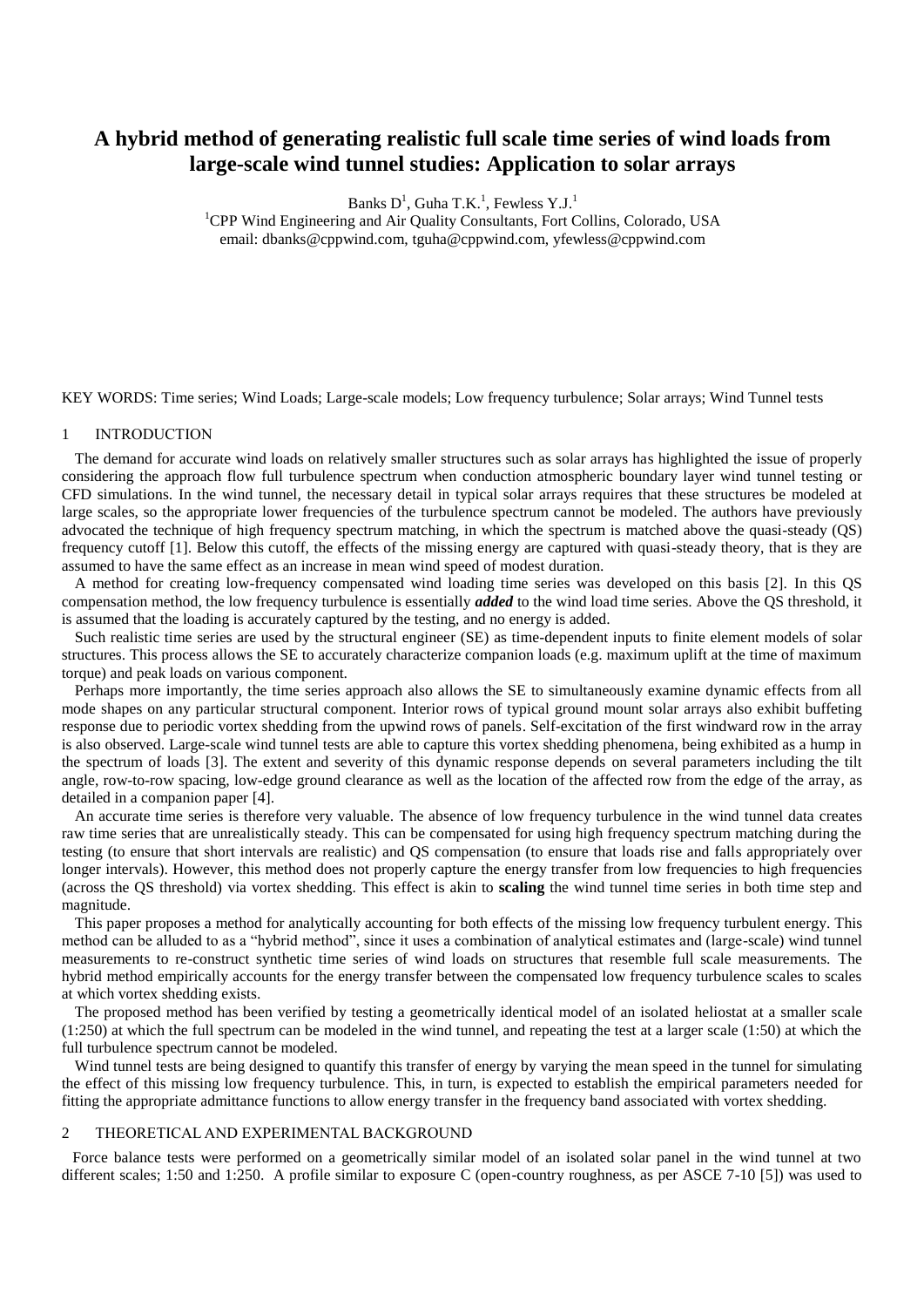model the boundary layer in the tunnel [see [Figure 1](#page-1-0) (a) and (b)]. Further details pertaining to physical modelling, including boundary layer set-up specifications and the instrumentation used will be presented in the full paper.

[Figure 2\(](#page-2-0)a) and (b) presents the normalized longitudinal turbulence spectrum of velocity at 10 m height (in full scale) modelled in the tunnel at scales 1:50 and 1:250 respectively. Additionally plotted is the fitted Von Kàrmàn spectrum based on the estimated integral length scale and turbulence intensity measured in the tunnel in comparison to the ESDU [6] predicted target spectrum in full scale.

It is evident from [Figure 2\(](#page-2-0)a) that the low frequency part of the measured spectrum, below an assumed quasi-steady cut-off of 3 second (in full scale), is grossly under-represented at 1:50 scale tests while a reasonably good match along the entire spectrum is exhibited at a scale of 1:250 in [Figure 2\(](#page-2-0)b). This implies that the peak loads measured in the tunnel at scales 1:50 or larger will be much smaller than in full scale and hence may lead to un-conservative design estimates, if not adequately compensated.



Figure 1. Boundary layer wind tunnel tests at scales (a) 1:50 and (b) 1:250

<span id="page-1-0"></span>This compensation was accomplished by estimating the transfer function,  $|H(f)|$ , between the measured (or fitted) and the target velocity spectrum as a means for establishing the relationship between the two spectra on a per-frequency (*f*) basis. Mathematically this can be written as

$$
|H(f)|^2 = \frac{s_{u(f)|_{Target}}}{s_{u(f)|_{Measured}}}
$$
(1)

where,  $S_{u(f)|_{Target}}$  is the target Von Kàrmàn longitudinal spectrum at full scale and  $S_{u(f)|_{Measured}}$  is the spectrum of velocity measured in the tunnel. The transfer function obtained using Equation (1) is used to compensate the spectrum of loads (such as pressures) measured in the tunnel at large scales. In other words,

$$
S_{\mathcal{C}p(f)|_{Target}} = |H(f)|^2 S_{\mathcal{C}p(f)|_{Measured}} \tag{2}
$$

where,  $S_{\mathcal{C}p(f)|_{Target}}$  is the target load (here  $C_p$  is the pressure coefficient) spectrum obtained by proportionately compensating the measured load spectrum  $S_{Cp(f)|_{\text{Measured}}}$  using the frequency dependent transfer function. A time series of the compensated loads can thereafter be obtained using Inverse Fourier Transform (IFFT) as

$$
C_p(t_k)|_{Target} = \frac{1}{N} \sum_{n=1}^{N} S_{cp(f_n)|_{Target}} e^{-2\pi i k n/N} \tag{3}
$$

where  $C_p(t_k)|_{Target}$  is the compensated load (such as pressure) time series at time  $t_k$ .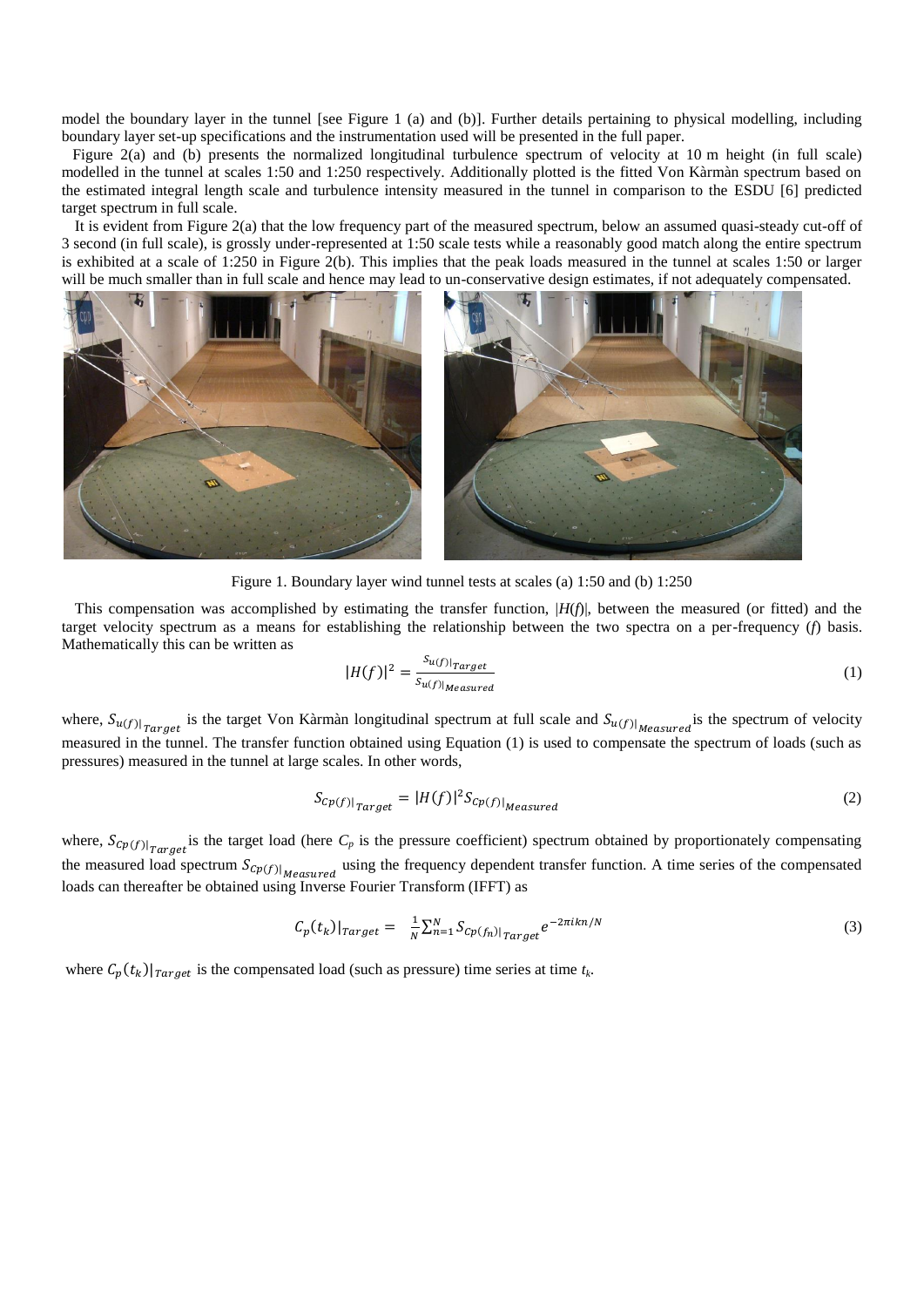

Figure 2. Spectrum of longitudinal turbulence modelled in the tunnel at 10 m height at scale (a) 1:50 and (b) 1:250

### <span id="page-2-0"></span>3 SAMPLE RESULTS AND DISCUSSION

An application of the "hybrid method" used to compensate the spectrum and time series of the moment at the base of the heliostat post (My), obtained from 1:50 scale wind tunnel tests, is shown in [Figure 3.](#page-2-1) The panel tilt in this case is 15 degrees. The higher peak loads in the compensated time series in visually apparent in the [Figure 3](#page-2-1) (b), that when applied to time series based analysis of structures will justifiably produce larger responses compared to the un-compensated case.



Figure 3. Comparison between the compensated and un-compensated (a) spectrum and (b) time series of load

<span id="page-2-1"></span>The compensated load time series obtained using the proposed method is further amenable to conventional extreme value analyses to extract the peak design values that should match the full scale loads or loads obtained from small scale tunnel studies. A comparison between the 10 minute ( $C_{My}$ ) and 3 second peak ( $GC_{My}$ ) loads obtained from the small-scale tunnel tests, un-compensated large-scale tunnel tests and low-frequency compensated tests (or hybrid method) are presented in Table 1.

|  |  |  | Table 1. Comparison of peak loads from different methods |  |
|--|--|--|----------------------------------------------------------|--|
|--|--|--|----------------------------------------------------------|--|

| Scale | <b>Test/Method</b>     | 10 min. peak $(C_{Mv})$ | 3 sec. peak $(GC_{Mv})$ |
|-------|------------------------|-------------------------|-------------------------|
| 1:250 | Small-scale            | 0.73                    | 0.43                    |
| 1:50  | Large-scale (un-comp.) | 0.64                    | 0.46                    |
| 1:50  | Hybrid                 | 0.71                    | 0.49                    |